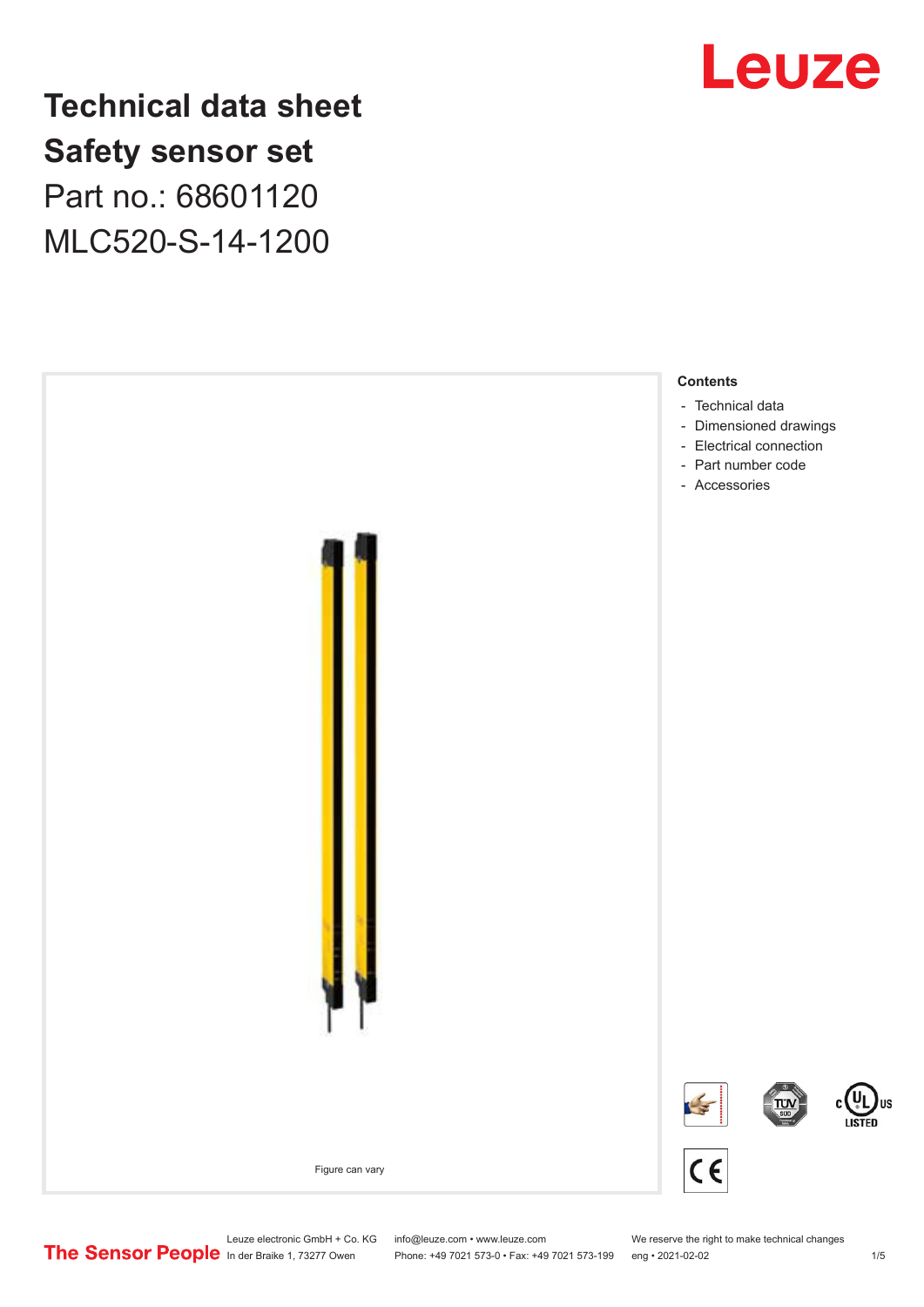## <span id="page-1-0"></span>**Technical data**

#### **Basic data**

| <b>Series</b> | <b>MLC 520S</b>                 |
|---------------|---------------------------------|
| Device type   | Set (transmitter and receiver)  |
| Contains      | 4x BT-MLC-S-O mounting brackets |
|               | 6x BT-MLC-S-C mounting brackets |
| Application   | Finger protection               |
|               |                                 |

**Functions**

**Functions** Automatic start/restart Contactor monitoring (EDM) Start/restart interlock (RES)

#### **Characteristic parameters**

| <b>Type</b>            | 4, IEC/EN 61496          |
|------------------------|--------------------------|
| <b>SIL</b>             | 3, IEC 61508             |
| <b>SILCL</b>           | 3, IEC/EN 62061          |
| Performance Level (PL) | e, EN ISO 13849-1        |
| $PFH_n$                | 2,64E-09 per hour        |
| Mission time $T_{M}$   | 20 years, EN ISO 13849-1 |
| Category               | 4, EN ISO 13849          |

#### **Protective field data**

**Resolution** 14 mm **Protective field height** 1,200 mm **Operating range** 0.2 ... 6 m

#### **Optical data**

| <b>Number of beams</b>          | 120 Piece(s)                                 |
|---------------------------------|----------------------------------------------|
| Synchronization                 | Optical between transmitter and receiver     |
| Light source                    | LED, Infrared                                |
| <b>LED light wavelength</b>     | 850 nm                                       |
| <b>Transmitted-signal shape</b> | Pulsed                                       |
| LED risk group                  | Exempt group (in acc. with EN<br>62471:2008) |

#### **Electrical data**

**Protective circuit COVER COVER PROTECTION** Short circuit protected

**Performance data** Supply voltage  $U_B$ 

24 V, DC, -20 ... 20 %

#### **Outputs**

**Number of safety-related switching**  2 Piece(s) **outputs (OSSDs)**

| Safety-related switching outputs |             |                                      |  |
|----------------------------------|-------------|--------------------------------------|--|
|                                  | <b>Type</b> | Safety-related switching output OSSD |  |
|                                  |             |                                      |  |

| Switching voltage high, min. | 18 V       |
|------------------------------|------------|
| Switching voltage low, max.  | 2.5V       |
| Switching voltage, typ.      | 22.5V      |
| Voltage type                 | DC.        |
| Load inductivity             | $2,000$ µH |
| Load capacity                | 1 uF       |
| Residual current, max.       | 200 mA     |
| Residual current, typ.       | 2 mA       |

#### **Safety-related switching output 1 Assignment** Receiver device connection, pin 2

**Switching element** Transistor, PNP

|                        | Safety-related switching output 2  |                                   |  |  |  |
|------------------------|------------------------------------|-----------------------------------|--|--|--|
|                        | <b>Assignment</b>                  | Receiver device connection, pin 4 |  |  |  |
|                        | <b>Switching element</b>           | Transistor, PNP                   |  |  |  |
|                        | <b>Timing</b>                      |                                   |  |  |  |
|                        | Response time                      | 17 <sub>ms</sub>                  |  |  |  |
|                        | Connection                         |                                   |  |  |  |
|                        | <b>Number of connections</b>       | 2 Piece(s)                        |  |  |  |
|                        | <b>Connection 1</b>                |                                   |  |  |  |
|                        | <b>Function</b>                    | Transmitter device connection     |  |  |  |
|                        | <b>Type of connection</b>          | Cable with connector              |  |  |  |
|                        | <b>Cable length</b>                | 160 mm                            |  |  |  |
|                        | <b>Sheathing material</b>          | <b>PUR</b>                        |  |  |  |
|                        | <b>Thread size</b>                 | M <sub>12</sub>                   |  |  |  |
|                        | <b>Material</b>                    | Plastic                           |  |  |  |
|                        | No. of pins                        | 5-pin                             |  |  |  |
|                        | <b>Connection 2</b>                |                                   |  |  |  |
|                        | <b>Function</b>                    | Receiver device connection        |  |  |  |
|                        | Type of connection                 | Cable with connector              |  |  |  |
|                        | Cable length                       | 160 mm                            |  |  |  |
|                        | <b>Sheathing material</b>          | <b>PUR</b>                        |  |  |  |
|                        | <b>Thread size</b>                 | M <sub>12</sub>                   |  |  |  |
|                        | <b>Material</b>                    | Plastic                           |  |  |  |
|                        | No. of pins                        | 5 -pin                            |  |  |  |
| <b>Mechanical data</b> |                                    |                                   |  |  |  |
|                        | Dimension (W x H x L)              | 15.4 mm x 1,200 mm x 32.6 mm      |  |  |  |
|                        | <b>Housing material</b>            | Metal                             |  |  |  |
|                        | <b>Metal housing</b>               | Aluminum                          |  |  |  |
|                        | Lens cover material                | Plastic / PMMA                    |  |  |  |
|                        | <b>Material of end caps</b>        | Plastic                           |  |  |  |
|                        | Net weight                         | $6,050$ g                         |  |  |  |
|                        | <b>Housing color</b>               | Yellow, RAL 1021                  |  |  |  |
|                        | <b>Type of fastening</b>           | C-shaped mounting bracket         |  |  |  |
|                        |                                    | L-shaped mounting bracket         |  |  |  |
|                        |                                    | O-shaped mounting bracket         |  |  |  |
|                        | <b>Environmental data</b>          |                                   |  |  |  |
|                        | Ambient temperature, operation     | $-1055$ °C                        |  |  |  |
|                        | Ambient temperature, storage       | $-3070 °C$                        |  |  |  |
|                        | Relative humidity (non-condensing) | 15  95 %                          |  |  |  |
|                        |                                    |                                   |  |  |  |
|                        | <b>Certifications</b>              |                                   |  |  |  |
|                        | Degree of protection               | IP 65                             |  |  |  |
|                        | <b>Protection class</b>            | Ш                                 |  |  |  |
|                        | <b>Certifications</b>              | TÜV Süd                           |  |  |  |
|                        | <b>Vibration resistance</b>        | $50 \text{ m/s}^2$                |  |  |  |
|                        | <b>Shock resistance</b>            | $98.1 \text{ m/s}^2$              |  |  |  |
|                        | US patents                         | US 6,418,546 B                    |  |  |  |

## Leuze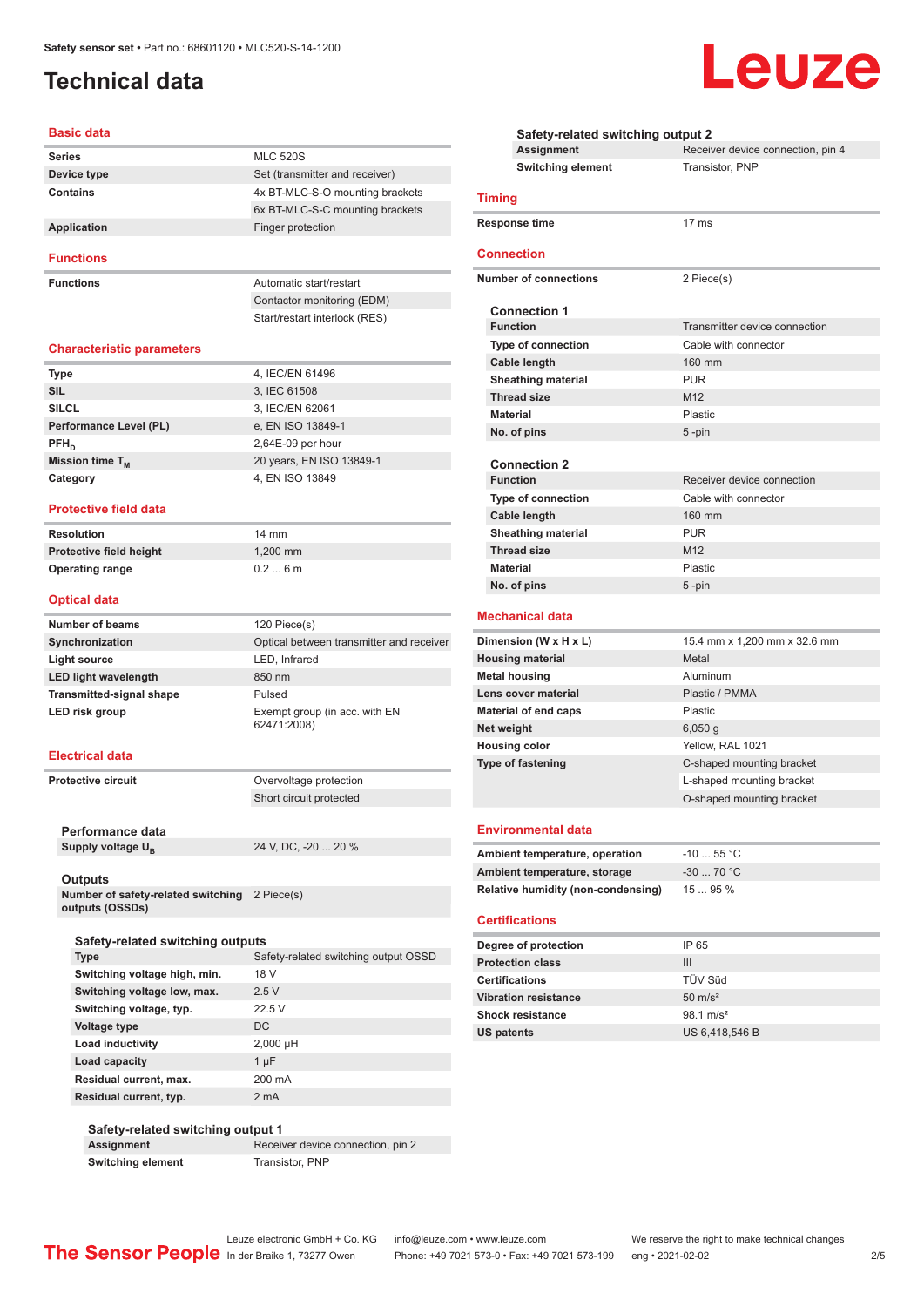## <span id="page-2-0"></span>**Technical data**

| <b>Customs tariff number</b> | 85365019 |
|------------------------------|----------|
| eCl@ss 5.1.4                 | 27272704 |
| eCl@ss 8.0                   | 27272704 |
| eCl@ss 9.0                   | 27272704 |
| eCl@ss 10.0                  | 27272704 |
| eCl@ss 11.0                  | 27272704 |
| <b>ETIM 5.0</b>              | EC002549 |
| <b>ETIM 6.0</b>              | EC002549 |
| <b>ETIM 7.0</b>              | EC002549 |

## **Dimensioned drawings**

All dimensions in millimeters

Dimensions of transmitter and receiver



L Length/protective field height

## **Electrical connection**

| <b>Connection 1</b>       | <b>Transmitter</b>            |
|---------------------------|-------------------------------|
| <b>Function</b>           | Transmitter device connection |
| <b>Type of connection</b> | Cable with connector          |
| Cable length              | 160 mm                        |
| <b>Sheathing material</b> | <b>PUR</b>                    |
| Cable color               | <b>Black</b>                  |
| <b>Thread size</b>        | M12                           |
| <b>Type</b>               | Male                          |
| <b>Material</b>           | Plastic                       |
| No. of pins               | $5$ -pin                      |
| Encoding                  | A-coded                       |
| <b>Connector housing</b>  | <b>FE/SHIELD</b>              |

Leuze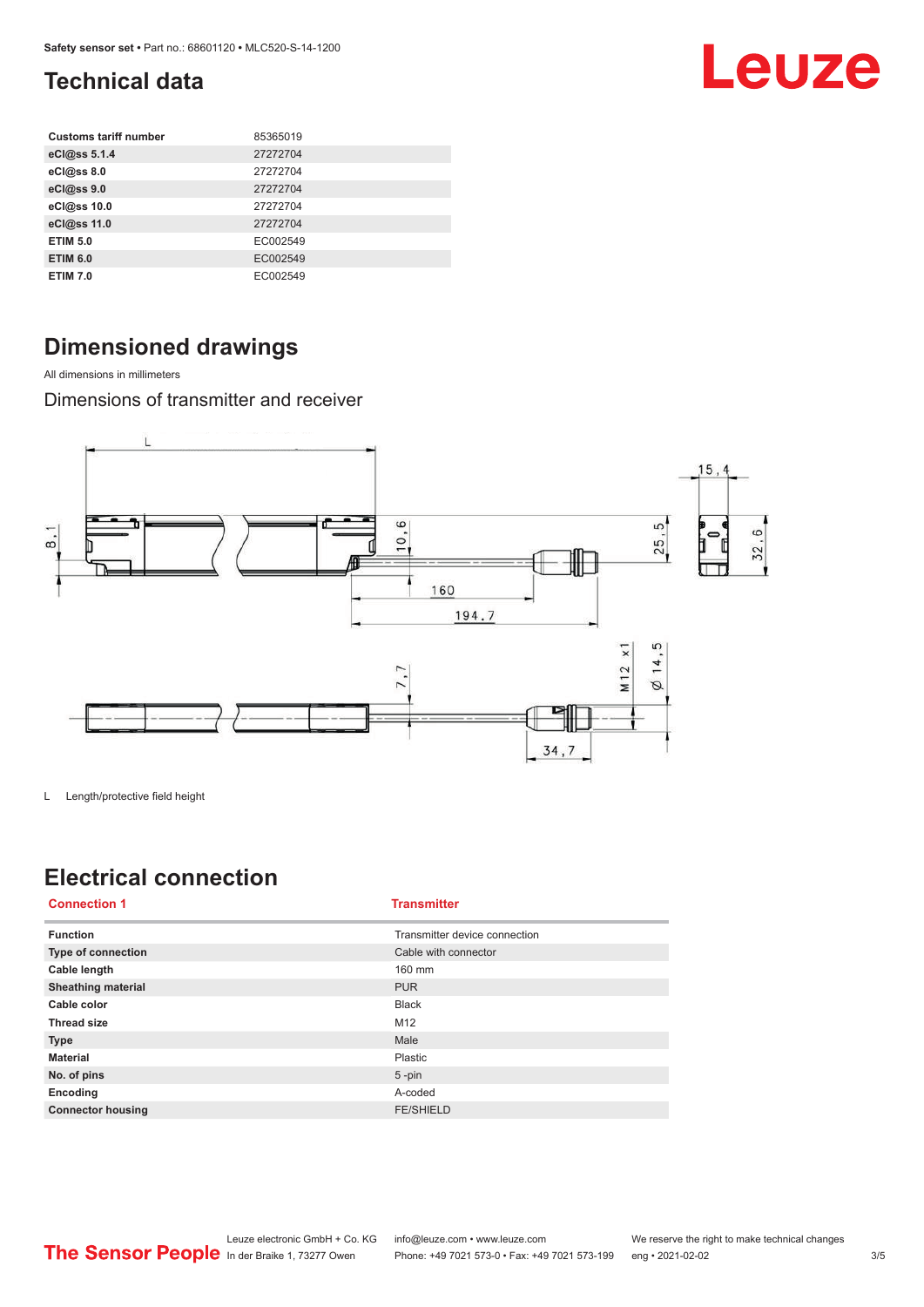## <span id="page-3-0"></span>**Electrical connection**

# Leuze

#### **Pin Pin assignment Conductor Conductor Color 1** +24 V DC Brown **2** RESTART SELECTION White **3** 0 V Blue **4** n.c. Black **5** RESTART SELECTION Gray



### **Connection 2 Receiver**

| <b>Function</b>           | Receiver device connection |
|---------------------------|----------------------------|
| Type of connection        | Cable with connector       |
| Cable length              | 160 mm                     |
| <b>Sheathing material</b> | <b>PUR</b>                 |
| Cable color               | <b>Black</b>               |
| <b>Thread size</b>        | M12                        |
| <b>Type</b>               | Male                       |
| <b>Material</b>           | Plastic                    |
| No. of pins               | $5$ -pin                   |
| Encoding                  | A-coded                    |
| <b>Connector housing</b>  | <b>FE/SHIELD</b>           |
|                           |                            |

| <b>Pin</b> | <b>Pin assignment</b>    | <b>Conductor color</b> |  |
|------------|--------------------------|------------------------|--|
|            | <b>EDM</b>               | <b>Brown</b>           |  |
|            | OSSD1                    | White                  |  |
|            | 0 V                      | <b>Blue</b>            |  |
|            | OSSD <sub>2</sub>        | <b>Black</b>           |  |
|            | <b>EDM FBK/SELECTION</b> | Gray                   |  |



### **Part number code**

|            | Part designation: MLCxxx-ooo-aa-hhhh                                                            |
|------------|-------------------------------------------------------------------------------------------------|
| <b>MLC</b> | <b>Safety light curtain</b>                                                                     |
| <b>XXX</b> | <b>Series</b><br>520: MLC 520S                                                                  |
| aa         | <b>Resolution</b><br>14:14 mm<br>24: 24 mm                                                      |
| hhhh       | Protective field height<br>150  1200: from 150 mm to 1200 mm                                    |
| 000        | Option<br>S: Slimline version                                                                   |
|            | <b>Note</b>                                                                                     |
|            | $\&$ A list with all available device types can be found on the Leuze website at www.leuze.com. |